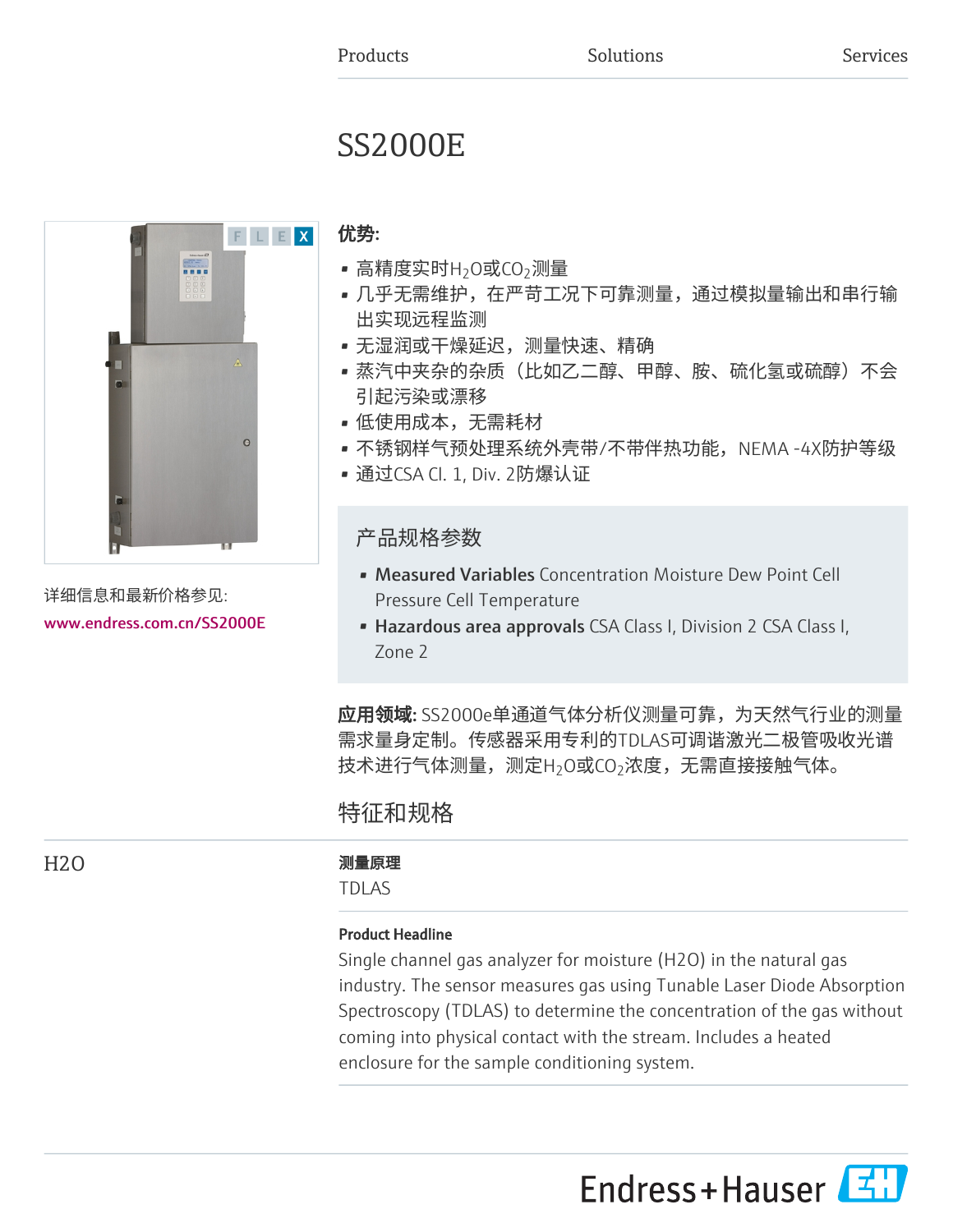#### H<sub>2</sub>O Channels

1

#### Analyte and Measurement ranges

H2O (Moisture): 0-100 to 0-5000 ppmv

#### Measured Variables

Concentration Moisture Dew Point Cell Pressure Cell Temperature

#### Ambient Temperature range

-20 to 50°C (-4 to 122°F) Optional: -10 to 60°C (14 to 140°F)

#### Operating Pressure range

Inlet Pressure: 140-350 kPa (20-50 psig) Sample Cell: 700-1400 mbara or 700-1700 mbara (optional)

#### Analyzer Wetted materials

316L Stainless Steel FKM O-Rings Glass

## Power supply

100-240 VAC, 50-60 HZ OR 18-24 VDC - optional 1 Amp maximum @ 120 VAC , 1.6 Amps @ 24 VDC (unheated) 2 Amps maximum @ 120 VAC (heated)

#### Communication

Analog: Two 4-20mA Isolated, 1200 ohms @ 24 VDC max load Serial: RS232C - standard, RS485 and Ethernet - optional Protocol: Modbus Gould RTU or Daniel RTU or ASCII Digital Outputs: 2, General Fault and Concentration/Assignable Alarm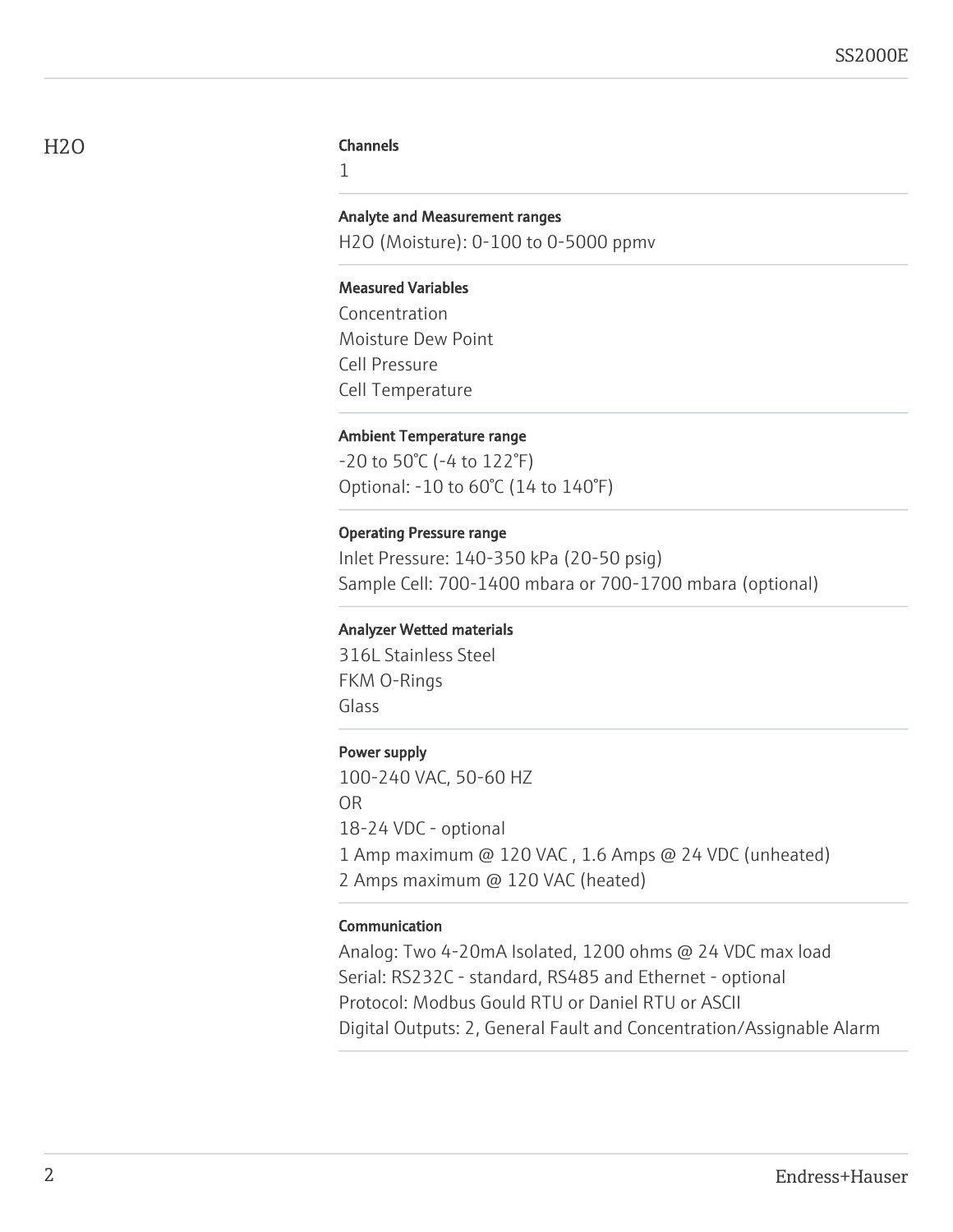#### Housing materials

Electronics: 304 or 316L Stainless Steel Sample System Enclosure: 4X 304 or 316L Stainless Steel

#### Hazardous area approvals

CSA Class I, Division 2 CSA Class I, Zone 2

#### Degree of protection

Type 4X

#### CO2 测量原理

TDLAS

#### Product Headline

Single channel gas analyzer for carbon dioxide (CO2) in the natural gas industry. The sensor measures gas using Tunable Laser Diode Absorption Spectroscopy (TDLAS) to determine the concentration of the gas without coming into physical contact with the stream. Includes a heated enclosure for the sample conditioning system.

# Channels

1

#### Analyte and Measurement ranges

CO2 (Carbon Dioxide): 0-5% to 0-50%

#### Measured Variables

Concentration Cell Pressure Cell Temperature

#### Ambient Temperature range

-20 to 50°C (-4 to 122°F) Optional: -10 to 60°C (14 to 140°F)